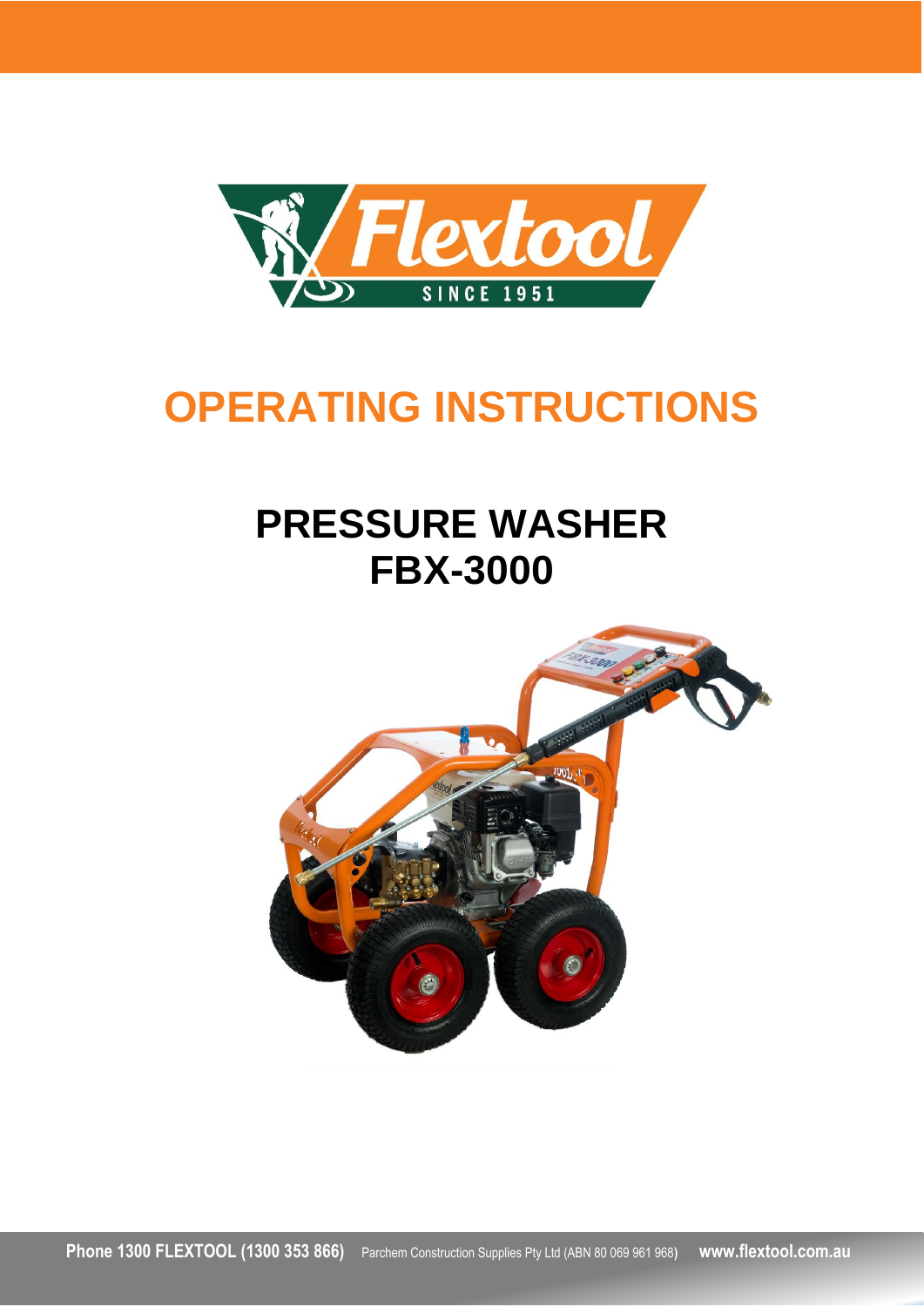### **Operating Instructions**

Congratulations on the purchase of your new Flextool product. Before attempting to operate your machines, please read all of the instructions to ensure safe operation and trouble free service from your pressure cleaner.

#### **Component Checklist**

The following standard accessories accompanied your machine out of the box:

- 1. Hose assembly
- 2. Gun and lance assembly
- 3. Manufacturers motor and pump assembly specifications
- 4. Detergent line with filter

Contact your point of purchase immediately if any of the above components are missing.

#### **Pre-Operation Instructions**

- 1. Ensure that the engine is turned off.
- 2. Fill fuel tank with unleaded petrol only. Do not attempt to fill the tank while the engine is running.
- 3. Connect the high-pressure hose to the pump outlet.
- 4. Connect the other end of the high-pressure hose to the hand gun inlet.
- 5. Connect water supply to the inlet water fitting on the pump. Ensure that the water supply is sufficient for the operation of the pump (minimum feed is 12lpm), if you are uncertain of the suitability of the water supply then refer to the recommended flow rate, which is displayed on the data plate on the pump body.
- 6. Ensure that the water supply hose does not have any kinks or holes, is clean and free of any debris from being stowed or dragged along the ground.
- 7. Ensure that the water inlet supply filter is not blocked by foreign particles in the water supply. Clean the water inlet supply filter regularly to ensure smooth continuous operation and pressure delivery.
- 8. Turn water delivery tap to the 'ON' position.
- 9. Check that the oil levels in the pump sight glass (halfway) and engine dipstick to ensure they are at the optimal correct level.
- 10. Starting engine
	- (i) Turn the petrol tap onto the 'ON' position;
	- $(ii)$  (If needed e.g. cold start up) Turn the choke lever to the 'ON' position;
	- (iii) Turn ON/OFF switch on the engine to the 'ON' position;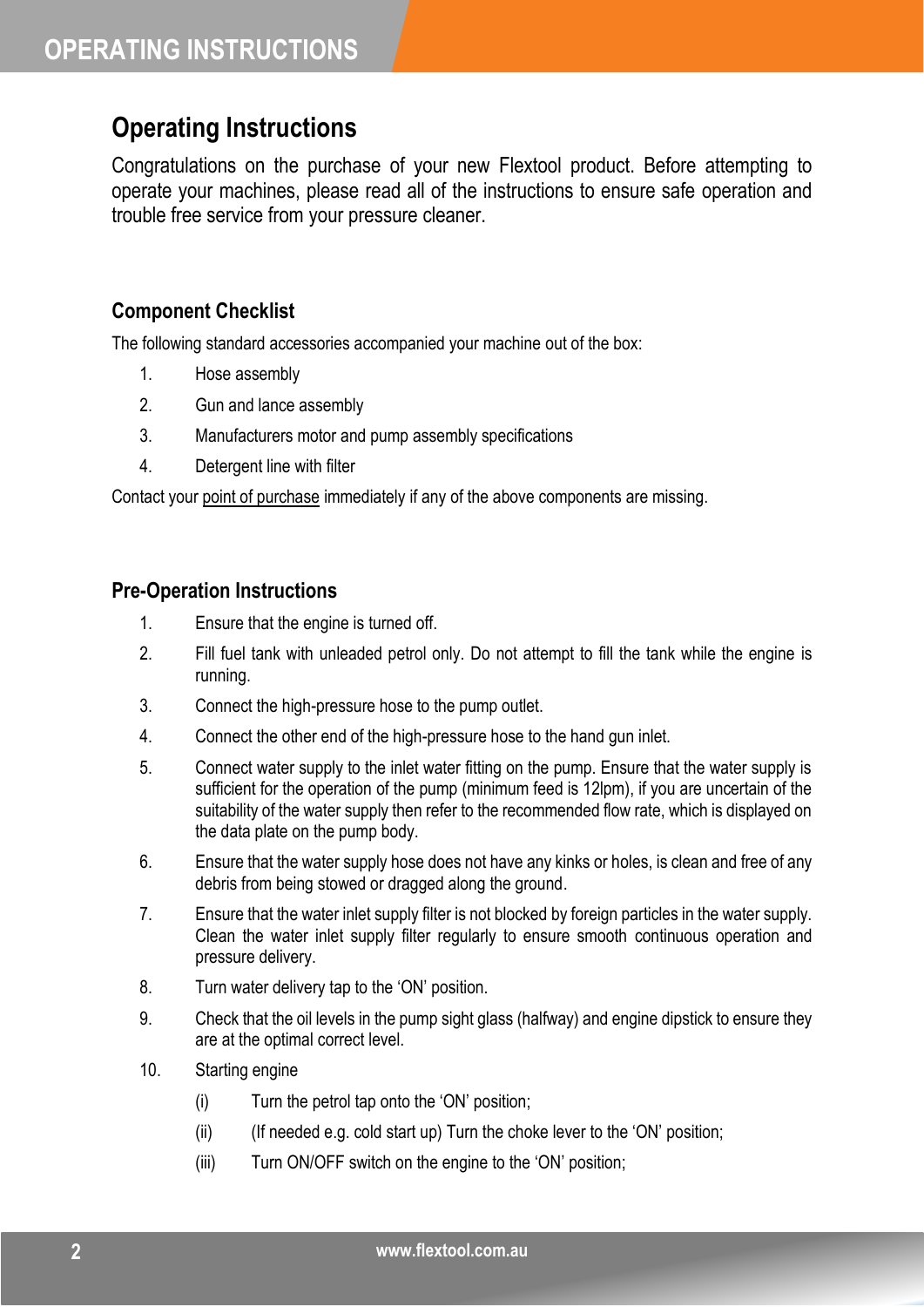- (iv) Pull rope coil to start;
- (v) (if applicable) Turn choke lever to the 'OFF' position once engine is running;
- (vi) Warm engine for 30-*60 seconds* before operating at full operational load.
- (vii) Push the throttle lever, located on the underside of the fuel tank to maximum throttle position;
- 11. Gun Operation
	- (i) Read the safety Warning and Caution decals detailing safety precautions, PPE and safe practice before proceeding to use the machine;
	- (ii) Insert desired snap-on nozzle to the end of the lance pipe for cleaning application;
	- (iii) Point the lance towards the surface to be cleaned and depress the trigger on the gun;
- 12. Chemical Injection Operation (if desired)
	- (i) Insert the filter end of the clear detergent hose into the container holding the cleaning chemical/detergent to be used and affix the opposite end to the chemical injector barb;
	- (ii) Insert chemical black coloured snap nozzle; this will induce chemical injection under a venturi effect;
- *13. To end operation*
	- (i) Idle the engine down to the tortoise position;
	- (ii) Switch the engine to the 'OFF' position;
	- (iii) Turn the inlet water off at the tap;
	- (iv) Pull the trigger on the gun to release any backpressure;
	- (v) Disconnect both the water inlet supply hose and the water outlet high-pressure hose at machine and gun end(s).

#### **Important Safety Precautions**

- 1. Do not operate without water.
- 2. Do not direct water jet at any part of this machine or any other electrical equipment.
- 3. Do not spray any person or animal or place any part of your body over the nozzle.
- 4. Never pull on the high pressure hose if it forms kinks, do not pull hose over sharp objects.
- 5. Do not attempt to disconnect either the hose or any coupling whilst there is a pressure in the hose.
- 6. Do not allow machine to run unattended.
- 7. Switch off when not in use to avoid possible damage to high pressure pump.
- 8. Never supply any liquid other than water to inlet.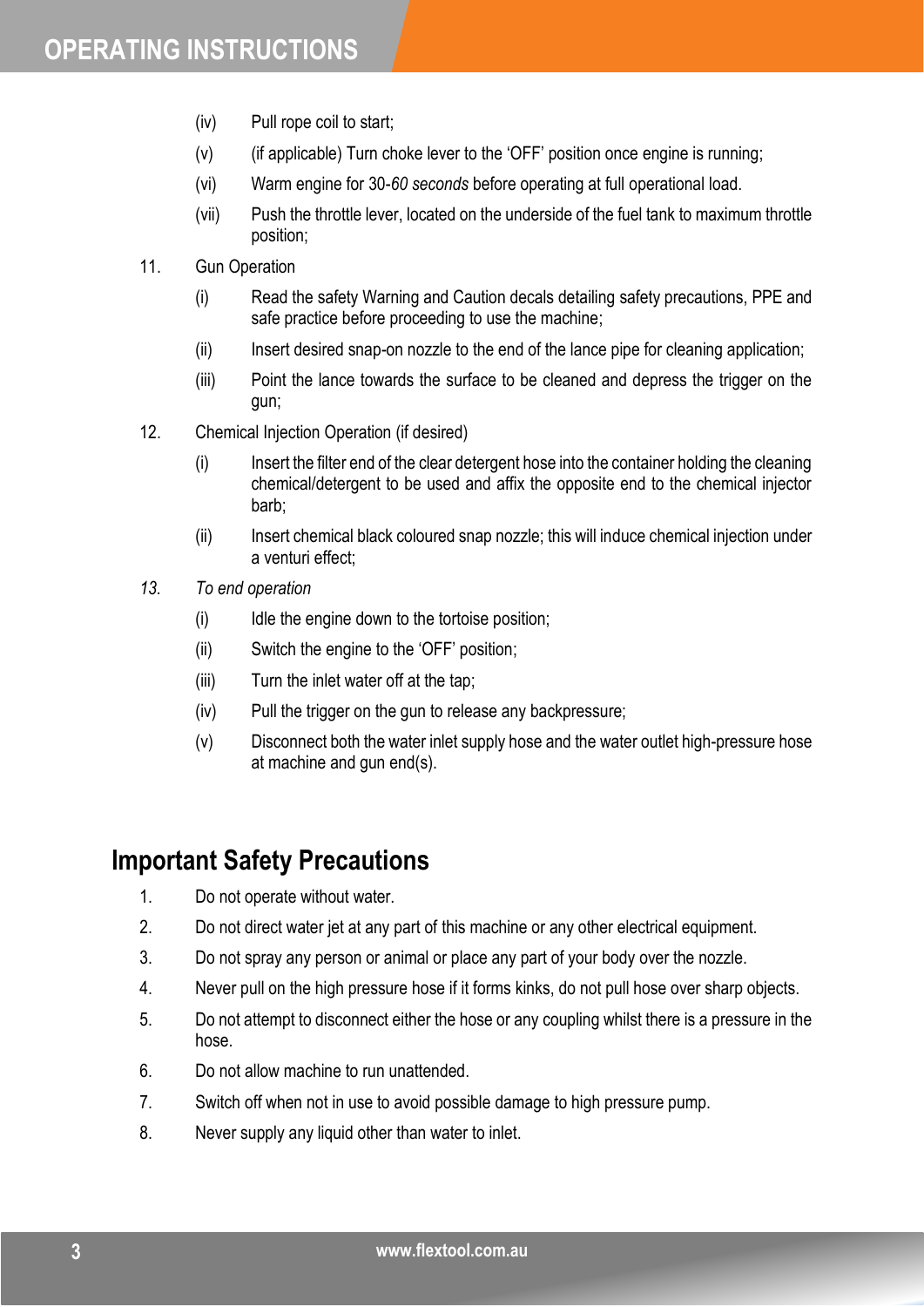- 9. Do not attempt any mechanical repairs, if you have a problem with your machine, contact your local service agent.
- 10. Ensure the appropriate PPE is worn at all times e.g. head, eye, body, hand, foot, hearing and respiratory protection.
- 11. Check working area for risk of non-authorised personnel.
- 12. Ensure machine is secured during operation.
- 13. Keep clear of high temperature parts to avoid risk of burns.
- 14. Check machine weight before lifting. Do not attempt to lift a machine weighing more than 23 kilos without assistance.
- 15. Avoid leaving high pressure hose on the ground.
- 16. After use, pull the trigger gun to release and back pressure.

#### **Tips and Hints**

- 1. Regularly check the oil level in the pump. The oil level should be maintained at the level indicated on the pump (half way on the sight glass).
- 2. Top up the oil in the pump when required using SAE 20W 50 oil. Never mix different grades of oil.
- 3. Use a good quality 13mm (inside diameter) water supply hose and connect to the water inlet on the pump using a hose clamp or garden style snap-on connection. Ensure that this connection is tight and o rings and rubber tap washers are present to avoid leaks and cavitation in pressure as pump is sucking air.
- 4. Do not use any water supply hotter than 60° Celsius as this will damage the internal workings of the pump up to and including valves, seals etc.
- 5. Ensure that the tap on the water supply is fully opened before operating the machine.
- 6. After chemical/detergent use, flush the facility for a few minutes with clean water.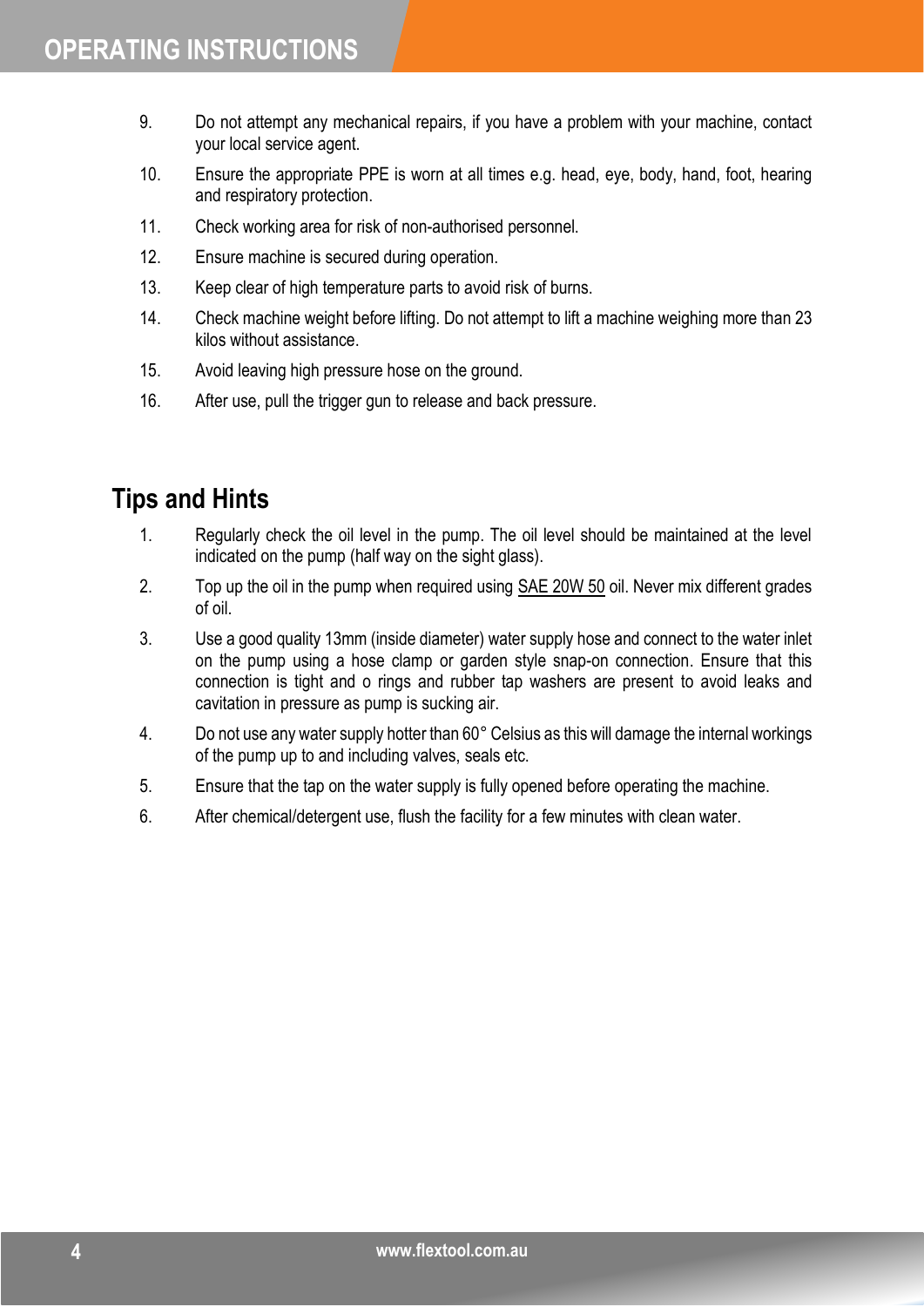## **Trouble Shooting**

The following table is provided as a general guide only. Please refer to your local Flextool agent for service, repairs, parts and/or specific advice.

| Fault                                                                      | <b>Probable Cause</b>                                  | <b>Possible Remedy</b>                             |
|----------------------------------------------------------------------------|--------------------------------------------------------|----------------------------------------------------|
| <b>Pump runs normally</b><br>but pressure does not<br>achieve rated value. | Pump is sucking air.                                   | Check that all hoses and fittings are<br>airtight. |
|                                                                            | Valves are worn or dirty.                              | Check, clean or replace.                           |
|                                                                            | Unloader valve packing worn.                           | Check and replace.                                 |
|                                                                            | Nozzle incorrect or worn.                              | Check and replace.                                 |
|                                                                            | Worn piston packing.                                   | Check and replace.                                 |
|                                                                            | Dirty inlet filter.                                    | Check and clean.                                   |
| <b>Fluctuating pressure.</b>                                               | Valves dirty, worn or stuck.                           | Check, clean or replace.                           |
|                                                                            | Pump sucking air.                                      | Check that all hoses and fittings are<br>airtight. |
|                                                                            | Worn piston packing.                                   | Check and replace.                                 |
|                                                                            | Dirty filter.                                          | Check and clean.                                   |
| Presence of water in<br>oil.                                               | High humidity in air.                                  | Check and change oil twice as often.               |
|                                                                            | Piston packing or oil seal worn.                       | Check and replace.                                 |
|                                                                            | Water entering through breather.                       | Excessive water on machine.                        |
| <b>Water dripping from</b><br>pump.                                        | Piston packing worn.                                   | Check and replace.                                 |
|                                                                            | Piston guide o-rings worn.                             | Check and replace.                                 |
| Dripping oil.                                                              | Worn oil seals.                                        | Check and replace.                                 |
|                                                                            | Oil coming out of breather.                            | Pump oil level overfull.                           |
| Motor does not start<br>when switched on.                                  | Plug not well-connected or unreliable<br>power supply. | Check plug, cable & switch.                        |
|                                                                            | Earth leakage overload.                                | Check earth leakage.                               |
| When switched on the<br>motor hums but does<br>not run.                    | Mains voltage is insufficient.                         | Check adequacy of mains power supply.              |
| <b>Motor stops suddenly</b><br>during operation.                           | Thermal overload tripped due to<br>overheating.        | Check mains voltage for fluctuations.              |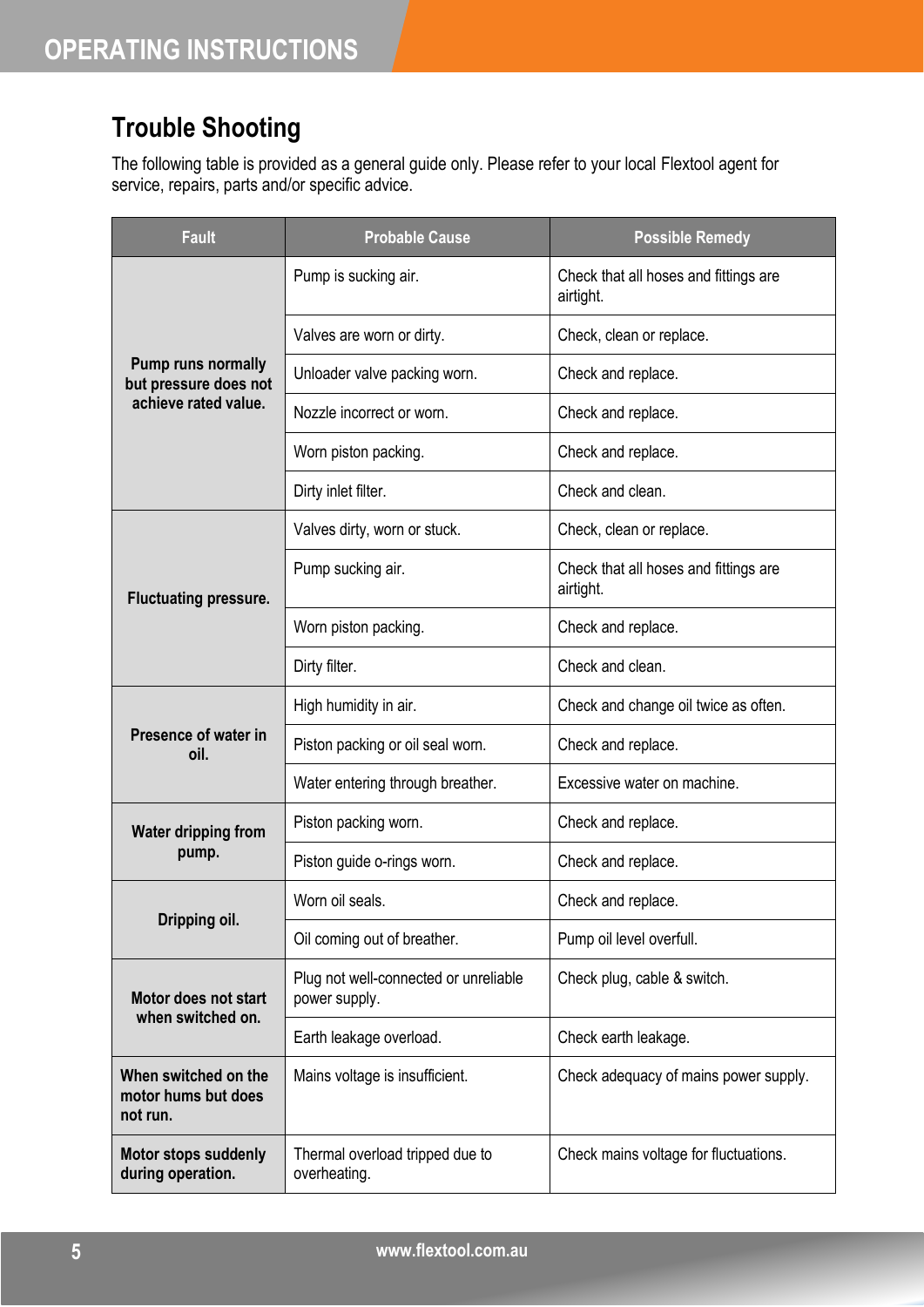## **Standard Operating Procedures**

#### **Instructions**

- 1. High pressure cleaning should be carried out in an area isolated from other hazards and/or workers, or steps taken to prevent exposure of persons to the high pressure cleaning process.
- 2. Persons should not operate high-pressure cleaners unless they have been instructed in the hazards and the means of safe use and operation of the equipment, including the reading and understanding of all motor and operation manuals.
- 3. All persons using high-pressure cleaners are to use personal protective equipment (PPE) appropriate for the task and the equipment used.

| <b>Task Sequence</b>         | <b>Identified</b><br><b>Hazards in Task</b> | <b>Key Processes to be Followed</b>                                                                                                                                                                                                                                                        | <b>Precautions / PPE</b><br><b>Required</b>                                                                                            |
|------------------------------|---------------------------------------------|--------------------------------------------------------------------------------------------------------------------------------------------------------------------------------------------------------------------------------------------------------------------------------------------|----------------------------------------------------------------------------------------------------------------------------------------|
| 1. Preparation               | <b>Electric Shock</b>                       | Care must be taken to ensure that key<br>components such as the motor is not<br>sprayed and are kept out of water/spray and<br>splash back, and preferably above ground.<br>Follow instructions when adding chemical<br>cleaning agents to the high pressure<br>cleaner.                   | Keep unit well clear of<br>working area.<br>Hand protection must<br>be worn.<br>No smoking or naked<br>flames in the vicinity.         |
|                              | Skin irritation<br>Burns, risk of fire      | Exercise caution when igniting gasoline.                                                                                                                                                                                                                                                   |                                                                                                                                        |
| 2. Operation                 | Foreign matter in<br>eyes                   | Water splash will contain cleaning agent and<br>foreign matter from article being cleaned,<br>which may splash back towards operator.                                                                                                                                                      | Wear safety goggles<br>and/or face shield. Keep<br>hands and feet clear.                                                               |
|                              | Skin irritation                             | High Pressure water injection and over<br>spray and splash back will result in<br>operator's clothing becoming wet with<br>contaminated water from cleaner.                                                                                                                                | Appropriate task<br>clothing Inc. wet<br>weather clothing and<br>waterproof footwear<br>required.                                      |
|                              | Slips and falls                             | Operator may face tripping hazards.                                                                                                                                                                                                                                                        | Keep hoses organised.<br>Slip-proof stable<br>footwear and remove<br>grease and other matter<br>from floors in operator's<br>vicinity. |
|                              | <b>Noise</b>                                | Combustion engines may generate<br>excessive noise levels.                                                                                                                                                                                                                                 | Wear hearing<br>protection.                                                                                                            |
| 3. Risks to<br>other persons | Splashing                                   | The distance that water will be ejected over<br>depends on the shape and velocity of the<br>water jet. Exclusion of persons other than<br>those actually involved in the cleaning task<br>should be made to prevent injury from water<br>and water-borne particles and cleaning<br>agents. | Prevent unauthorised<br>entry into are where<br>cleaning is being carried<br>out.                                                      |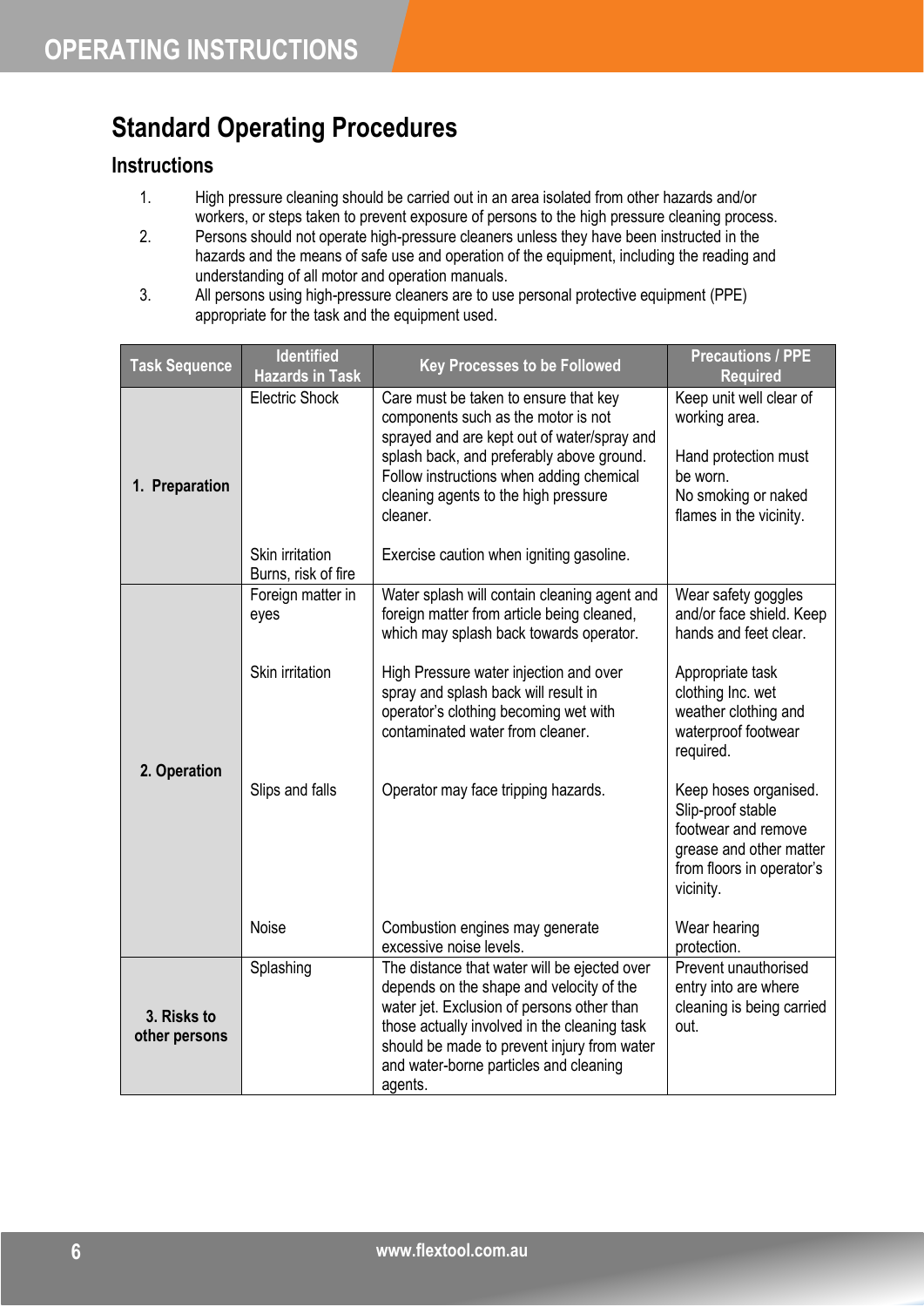## **Precautions**

- 1. The following precautions should be observed when carrying out this procedure.<br>2. Where applicable, suitable safety and warning signs should be displayed in areas
- Where applicable, suitable safety and warning signs should be displayed in areas where this procedure is carried out.

| <b>Preparation</b>                                                                       | <b>Operation</b>                                                          | Risk to other persons                                               |
|------------------------------------------------------------------------------------------|---------------------------------------------------------------------------|---------------------------------------------------------------------|
| Ensure that the PPE is on hand and<br>that the surrounding area is a no<br>smoking area. | Ensure the correct PPE is being<br>worn by operators during<br>operation. | Ensure everyone is a safe distance<br>from the operating machinery. |